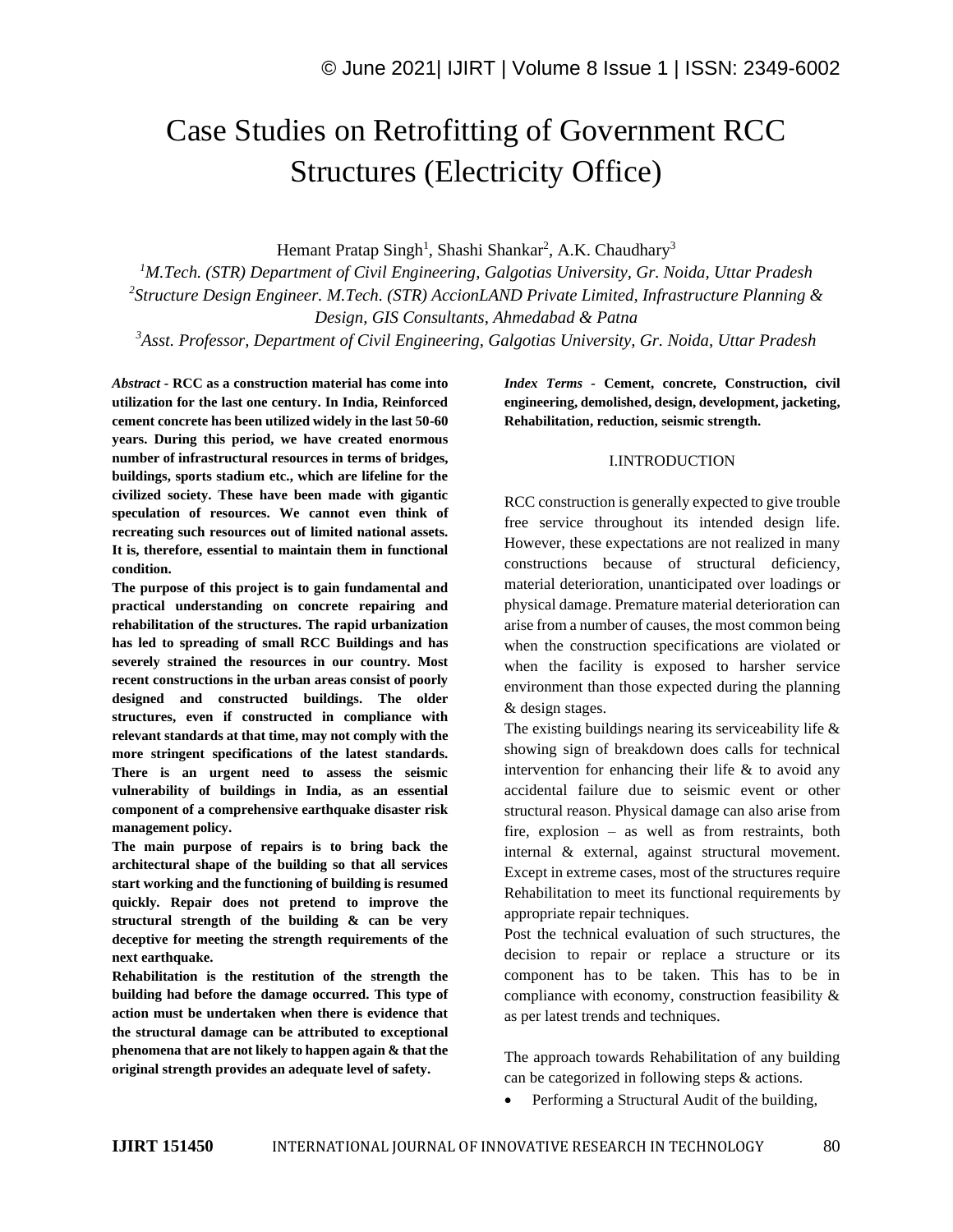- Evaluating various retrofitting options, materials, feasibility and economy
- Performing structural calculations and capacity demand ratio for structural members,
- Suggesting retrofitting/construction system and getting the rehabilitation of the building done,
- Post retrofitting tests on the building.

## II. RESEARCH BACKGROUND ON RETROFITTING OF RCC BUILDING

CPWD, New Delhi concluded in his studies that Buildings & other structures have a certain useful life, which depends on the specifications adopted. The large number of monuments, which are cherished heritage structures have stood well over a period of time. But some of these have shown signs of distress due to age, aggressive natural environment/ industrial pollution etc.

S.S. Chandar Structural Engineer, Structural Department, MWH Global, Bajaj Brand View, Wakdewadi, Pune, Maharashtra, India. In 2014 expressed that the engineering which involves in modifying the existing buildings for structural behaviour without hampering its basic intent of use is termed as retrofitting.

Dr.Anand S. Arya, FNA, FNAE, FIE (Professor Emeritus, Dept. of Eq. Engineering, IIT Roorkee) Chairman, BIS Committee CED 39 National Seismic Advisor (EVR) Ministry of Home Affairs. In June 2006 stated that introducing new load bearing members including foundations to relieve the already loaded members. Jacking operations may be needed in this process. He also said that one of the strengthening methods includes adding new structural elements to an existing structure to increase the lateral force capacity. Shear walls & steel bracing can be added as new elements to increase the strength and stiffness of the structure.

Shamim A. Sheikh, David DeRose, & Jamil Mardukhi concluded in his studies that because the damage to the building was partly caused by excessive differential foundation settlement, enhancement in ductility was one of the main focuses in designing the retrofitting schemes, particularly in the case of beams showing signs of failure in shear. Another factor in the selection of the repair technique was the continued use of the structure for normal activities.

Hemchandra Chaulagain in his paper Assessment of seismic strengthening solutions for existing low-rise RC buildings in Nepal concluded that the RC jacketing of columns increases significant deformation capacity. It confirms that RC jacketing is a very effective strengthening technique, leading to uniformly distributed values of strength & stiffness of the strengthened column that are considerably higher than those of the original column. The measured hysteretic loops for the jacketed columns indicated good energy dissipation.

### III. NEED FOR STRUCTURAL RETROFITTING:

During design & development of any structures many precautions & steps are taken to avoids any damages during serviceability life. But if any how damage caused then we need structural repairs & Rehabilitation.

The need of structural repairs can arise due to any of the following reasons:

- Faulty design of the structure.
- Low quality materials used.
- Improper execution and bad workmanship.
- Due to any side by construction or any adding  $\&$ alterations in existing structures.
- Extreme weathering and or due to changes in environmental conditions.
- Changes in seismic zones, prompting seismic retrofitting for critical structures like healthcare facilities, define establishments etc.
- Improper use of structure. E.g. Increased loads etc.
- Changes in prevailing codes. E.g. changes in the minimum grade of concrete to be used.
- Due to any explosion or because of high degree of chemical attack.
- Ageing of the structure.

# IV. ADVANTAGES OF STRUCTURAL RETROFITTING

- Strength: In case of lost strength, repairs should restore the strength.
- Economic: There are no detrimental effects on concrete & on other structural & non-structural elements.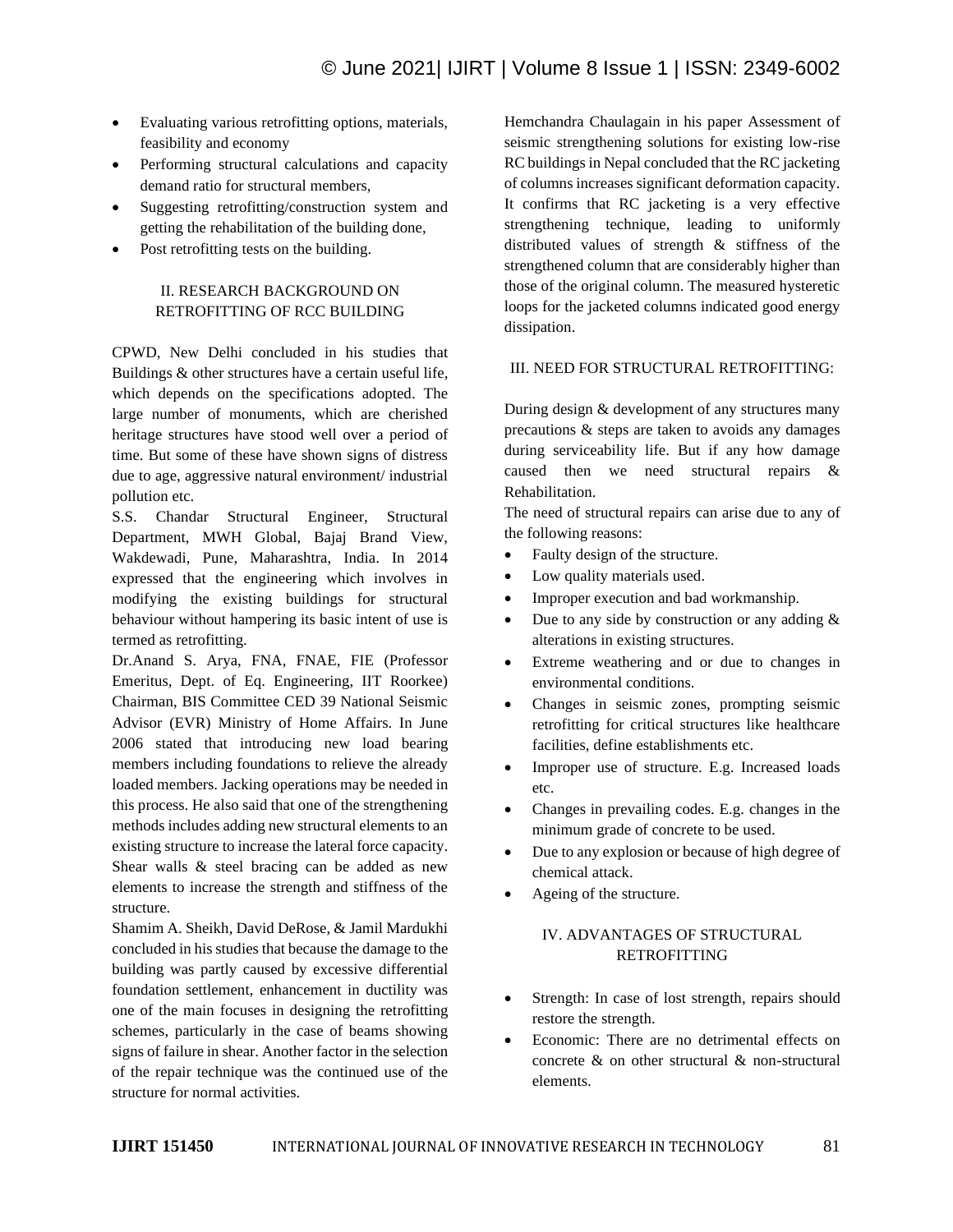- Save environment: There is no uncovering of natural assets and less transportation. Also, less land is utilised.
- Save time: There is no hanging tight for material accessibility.
- Sustainable: Less outflow of carbon because of less smashing.
- Less Noise, Dust and Debris.
- Ideal for short term jobs.
- Reduce the impact of squander materials on environment in terms of dust particles, disposed etc.

# V. DISADVANTAGES OF STRUCTURAL **RETROFITTING**

- Structural Repairs & Rehabilitation activities cannot be done during heavy rain or freezing conditions, since mortar will be severely affected.
- Repairs & Rehabilitation activities construction requires a good amount of time and adequate project planning. Depending on the type or Repairs & Rehabilitation activities, specialized manpower may be necessary.
- The stability of Repairs & Rehabilitation activities depends completely on their foundation. If any settling of the foundation occurs, cracks are likely and they must be repaired to prevent moisture infiltration and damage.
- Sometimes Structural Repairs & Rehabilitation activities involves heavy materials such as bricks, stone and concrete blocks. These cannot be transported in conventional vehicles, and in some cases they must be ordered from special catalogs, especially stones.
- Sometimes Structural Repairs & Rehabilitation activities involves of steel bars that may cause loss of historical material.
- Sometime because of dust respiratory problems arise in the workers involves in Repairs & Rehabilitation activities.

# VI. TYPICAL STRUCTURAL RETROFITTING & STRENGTHENING TECHNIQUES

It is a general practice to have structural retrofitting to primarily restore or enhance either concrete or steel in the structure.



Flowchart-1: Process of Repair and Rehabilitation

The approach towards rehabilitation of any building can be categorized in following steps and actions.

- Performing a Structural Audit of the building,
- Evaluating various retrofitting options, materials, feasibility and economy.
- Performing structural calculations and capacity demand ratio for structural members,
- Re-design an existing structure using ETABS according to demand and analyzing the result with existing reports for ascertaining the seismic load carrying capacity of that structure.
- Suggesting retrofitting/construction system and getting the rehabilitation of the building done,
- Post retrofitting tests on the building.

There are primarily the following method used for the above said purpose.

1.Concrete

- Jacketing of beams, columns and increasing slab thickness.
- Rehabilitation of cover and loose concrete.
- Steel plates to enhance the strength of the structure.
- 2.Footings
- Extension of footings.

3.Steel

- Replacement of steel
- Fibre wrapping

### VII. SEISMIC RETROFITTING TECHNIQUES

System strengthening and stiffening are the most common seismic performance improvement strategies adopted concurrently for buildings with inadequate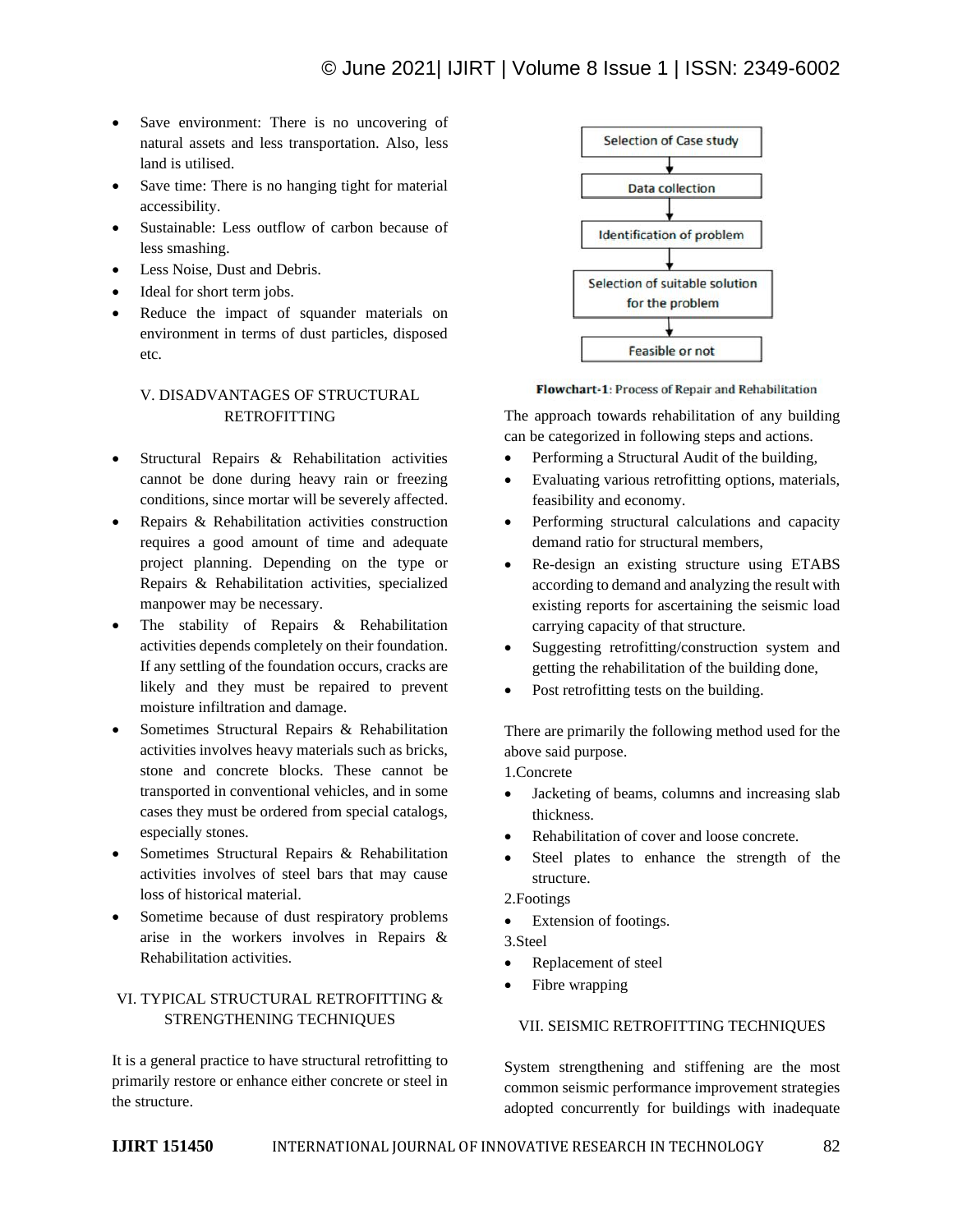lateral force resisting systems. Typical systems employed by the authors during strengthening of earthquake-damaged buildings in India include the addition of new vertical elements, shear wall, braced frames & jacketing. Amidst all the retrofitting option, appropriate option can be selected on case-to-case basis after proper seismic evaluation and considering its merits & demerits, which are briefly discussed hereunder:

## 7.1 Shear Walls

The introduction of shear walls into an existing concrete structure is extremely effective method of increasing both building strength and stiffness. A shear wall system is often economical and tends to be readily compatible with most existing concrete structures. However, the addition of shear walls to an existing structure can have some adverse impacts, like addition of large number of shear walls to a building can result in a significant increase in building mass and therefore increase seismic forces and strength requirements. Shear walls may often result in significant architectural impact through the loss of windows and the introduction of barriers within areas of floor space and also tend to produce large overturning forces at their bases that may require supplemental foundation work, which is often expensive.

# 7.2 Braced Frames

Braced steel frames are another common method of enhancing lateral stiffness and strength of an existing building. However, it is not as popular in India as it is difficult to effectively attach braced frames to an existing RC frame. Typically, braced frames provide lower levels of stiffness and strength as that of shear walls, but they add far less mass to the structure and can be constructed with less disruption of services, less loss of light, and have a smaller effect on traffic patterns within the building.

7.3 Eliminating or Reducing Structural Irregularities Irregularities related to distribution of strength, stiffness and mass result in poor seismic Performance. Often these irregularities exist because of discontinuity of structural members. Simple removal of such discontinuities may reduce seismic demand on other structural Components to acceptable levels. An effective measure to correct vertical irregularities such as weak and/or soft storey is the addition of shear walls

and braced frames within the weak/soft storey. Braced frames and shear walls can also be effectively used to balance stiffness and mass distribution within a storey to reduce torsional irregularities.

# 7.4 Supplemental Damping and Isolation

Seismic isolation and supplemental damping are rapidly evolving unconventional strategies for improving seismic performance of structures. An overall response of base isolation is reduction in demands on the elements of the structure. This technique is most effective for relatively stiff buildings with low profiles and large mass compared to light, flexible structures. However, base isolation is technically complex and costly to implement. Energy dissipation helps in overall reduction in displacements of the structure. This technique is most effective in structures that are relatively flexible and have some inelastic deformation capacity. Again, this strategy is technically complex, but less costly compared to base isolation.

# VIII. NEW APPROACHES FOR SEISMIC RETROFITTING

Immediately after the earthquake, the focus is drawn to repair the most vulnerable locations in the buildings by conventional repair cum strengthening schemes such as jacketing of ground storey columns, addition of shear walls etc. mainly governed by socioeconomic considerations. However, these seismic retrofit schemes cannot be applied since one or more of the following conditions may often have higher priority in determining available repair scheme.

- Limit of construction space, period, & time
- Noise, vibration, dust during work
- Preservation of architectural & structural design
- Functional performance as well as structural performance
- Serviceability during construction

Among many new technological options viz. seismic isolation, supplemental energy dissipation, active control, high performance materials available for retrofitting, cost constraint restrict the use of these techniques in Indian context. However, recently developed seismic retrofit technique, 'carbon fiber wrapping of structural members' has been implemented successfully at number of multistoried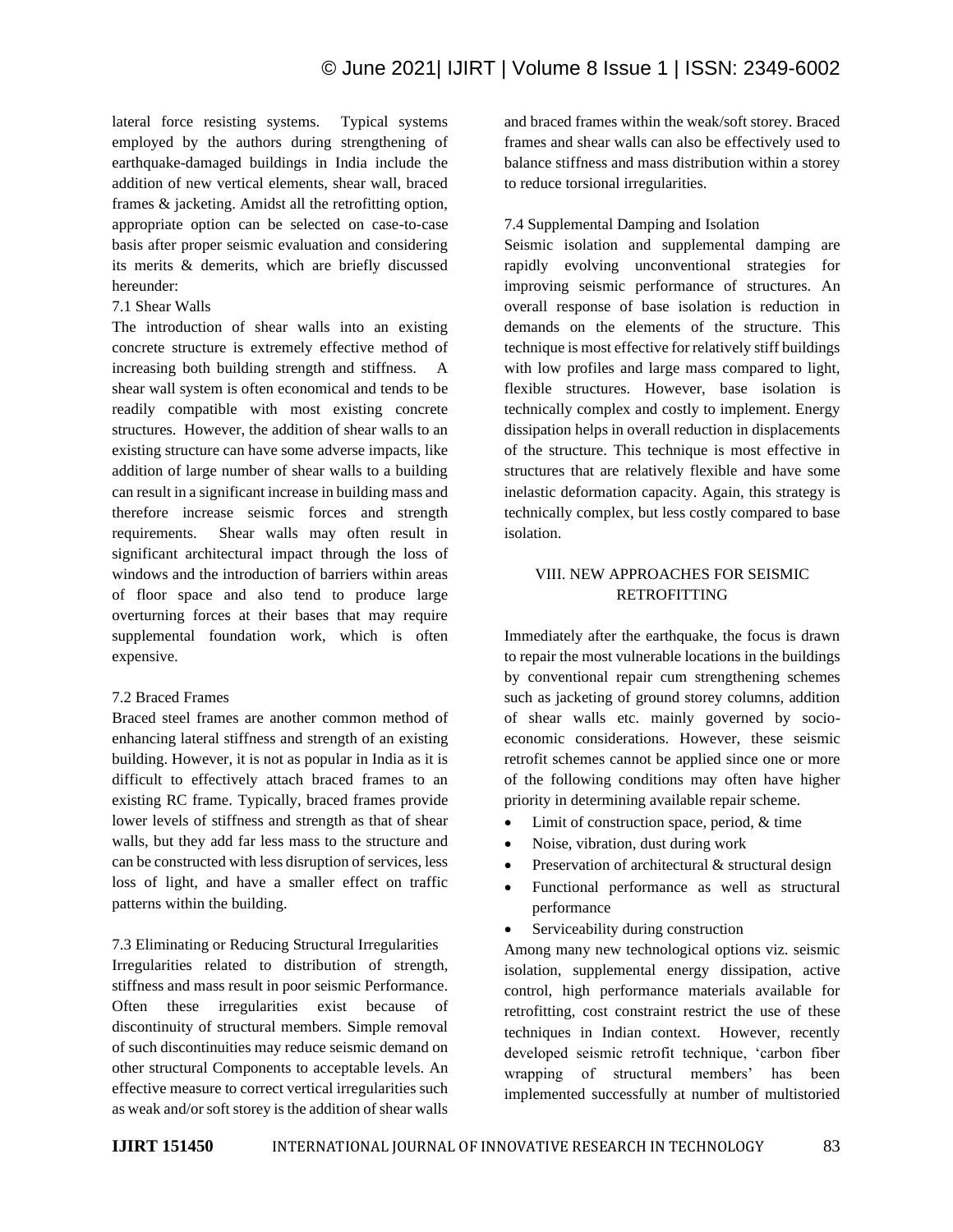buildings during post rehabilitation work after Bhujearthquake despite of cost considerations. This enjoys edge over the conventional repairing techniques due to its speed of execution and durability. It is experimentally as well as analytically verified that the Carbon Fiber Wrapping around deficient columns and beams adds to confinement and thereby improve strength against flexure, shear and ductility.

### 8.1 Carbon Fiber Jacketing of RC Columns

The fiber wrapping system is a high strength hybrid woven fabric/epoxy composite made of E - glass & Kevlar / Aramid fibers embedded in an epoxy resin. This scheme basically aims at improving ductility of existing RC columns, which may fail in shear during an earthquake. The advantage of using carbon fiber jacketing is relatively easy for application; rapid execution; high strength to weight ratio; good resistance to corrosion and environmental degradation; tailor ability to adapt to any shape of the substrate concrete. However, the general methodology, design principles, and some test results for application of fiber wrap have been discussed elsewhere.

### 8.2 Base Isolation

This approach requires the insertion of compliant bearings within a single level of the building's vertical load carrying system, typically near its base. The bearings are designed to have relatively low stiffness, extensive lateral deformation capacity & may also have superior energy dissipation characteristics. Installation of an isolation system results in a substantial increase in the building's fundamental response period &, potentially, its effective damping. Since the isolation bearings have much greater lateral compliance than does the structure itself, lateral deformation demands produced by the earthquake tends to concentrate in the bearings themselves. Together these effects result in greatly reduced lateral demands on the portion of the building located above the isolation bearings. However, this is not being practiced in India for post-earthquake rehabilitation.

### IX CONCLUSIONS

• Rehabilitation reduces the vulnerability of damage of an existing structure during a future earthquake. It aims to strengthen a structure to satisfy the requirements of the current codes for seismic design.

- In this respect, seismic repairs is beyond conventional repairs or even rehabilitation. The principles of seismic repairs refer to the goals, objectives & steps.
- The steps encompass condition assessment of the structure, evaluation for seismic forces, selection of retrofit strategies & construction.
- The applications include different types of buildings, industrial structures.

## **REFRENCES**

- [1] CPWD Handbook on Repairs and Rehabilitation of RCC Buildings © Copyright by Director General Works {DG (W)}, Central Public Works Department (CPWD), Government of India, New Delhi.
- [2] IS 15988: 2013 Indian Standard SEISMIC EVALUATION AND STRENGTHENING OF EXISTING REINFORCED CONCRETE BUILDINGS — GUIDELINES.
- [3] 13920: 2016 Ductile detailing of reinforced concrete structures subjected to seismic forces — Code of practice.
- [4] Rehabilitation of Buildings S.S. Chandar Structural Engineer, Structural Department, MWH Global, Bajaj Brand View, Wakdewadi, Pune, Maharashtra, India. International Journal of Civil Engineering Research. ISSN 2278-3652 Volume 5, Number 4 (2014), pp. 333-338
- [5] SEISMIC EVALUATION AND STRENGTHENING OF EXISTING REINFORCED CONCRETE BUILDINGS - Guidelines by Dr.Anand S. Arya, FNA, FNAE, FIE (Professor Emeritus, Dept. of Eq. Engineering, IIT Roorkee) Chairman, BIS Committee CED 39 National Seismic Advisor (EVR) Ministry of Home Affairs.
- [6] Retrofitting of Concrete Structures for Shear and Flexure with Fiber-Reinforced Polymers by Shamim A. Sheikh, David DeRose, and Jamil Mardukhi.
- [7] Earthquakes & Structures, Vol. 8, No. 3 (2015) 511-539 DOI: http://dx.doi.org/10.12989/eas.2015.8.3.511 Assessment of seismic strengthening solutions for